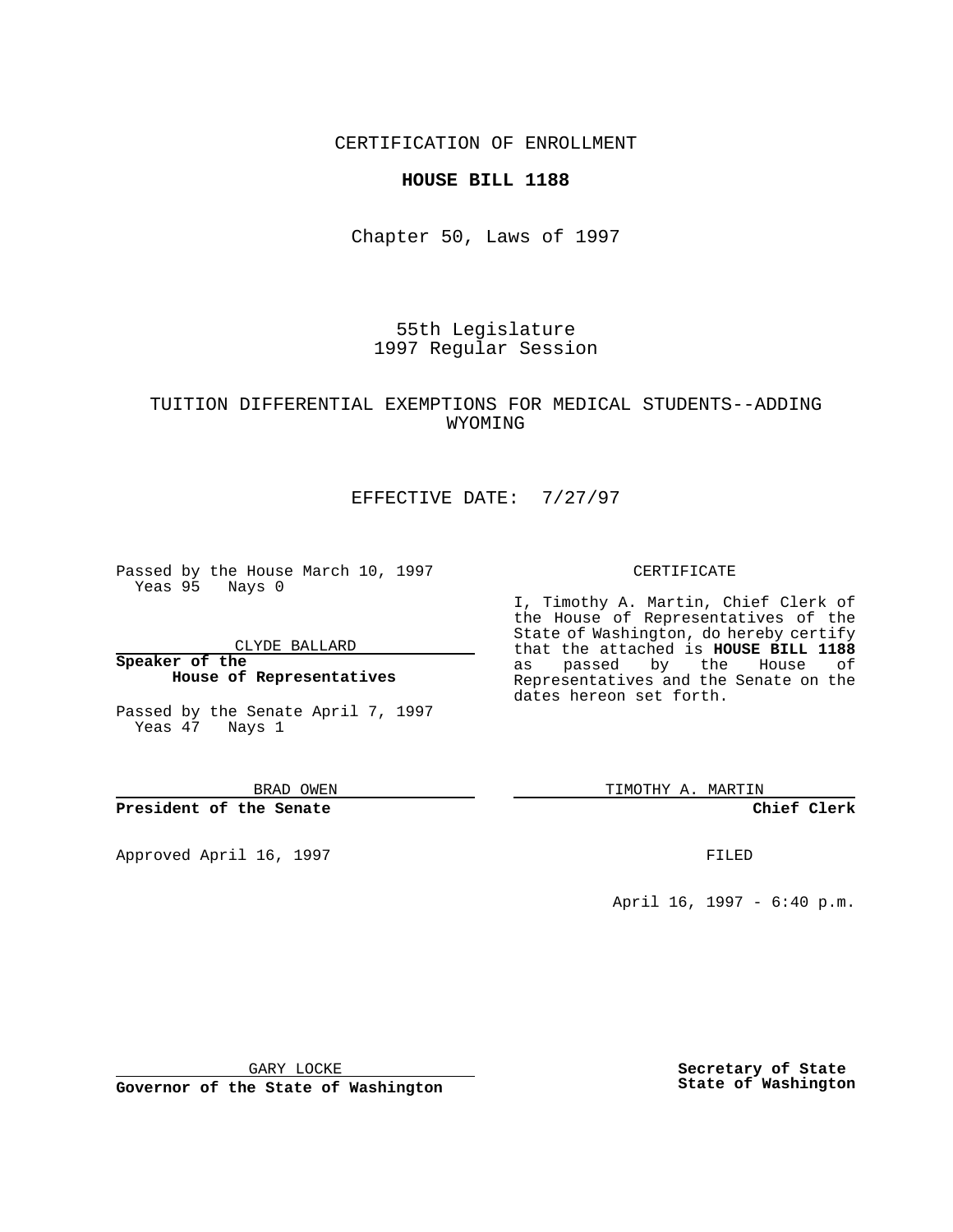# **HOUSE BILL 1188** \_\_\_\_\_\_\_\_\_\_\_\_\_\_\_\_\_\_\_\_\_\_\_\_\_\_\_\_\_\_\_\_\_\_\_\_\_\_\_\_\_\_\_\_\_\_\_

\_\_\_\_\_\_\_\_\_\_\_\_\_\_\_\_\_\_\_\_\_\_\_\_\_\_\_\_\_\_\_\_\_\_\_\_\_\_\_\_\_\_\_\_\_\_\_

Passed Legislature - 1997 Regular Session

#### **State of Washington 55th Legislature 1997 Regular Session**

**By** Representatives Carlson, Mason, Radcliff, Kenney, Butler, O'Brien, Van Luven, Sheahan, Dunn, Dyer, Chopp and Murray

Read first time 01/16/97. Referred to Committee on Higher Education.

 AN ACT Relating to tuition differential exemptions for medical students; and amending RCW 28B.15.225.

BE IT ENACTED BY THE LEGISLATURE OF THE STATE OF WASHINGTON:

 **Sec. 1.** RCW 28B.15.225 and 1993 sp.s. c 18 s 9 are each amended to read as follows:

 Subject to the limitations of RCW 28B.15.910, the governing board of the University of Washington may exempt the following students from the payment of all or a portion of the nonresident tuition fees differential: Students admitted to the university's school of medicine 10 pursuant to contracts with the states of Alaska, Montana,  $((e^*)$  Idaho, or Wyoming, or agencies thereof, providing for a program of regionalized medical education conducted by the school of medicine; or students admitted to the university's school of dentistry pursuant to contracts with the states of Utah, Idaho, or any other western state which does not have a school of dentistry, or agencies thereof, providing for a program of regionalized dental education conducted by the school of dentistry. The proportional cost of the program, in excess of resident student tuition and fees, will be reimbursed to the university by or on behalf of participating states or agencies.